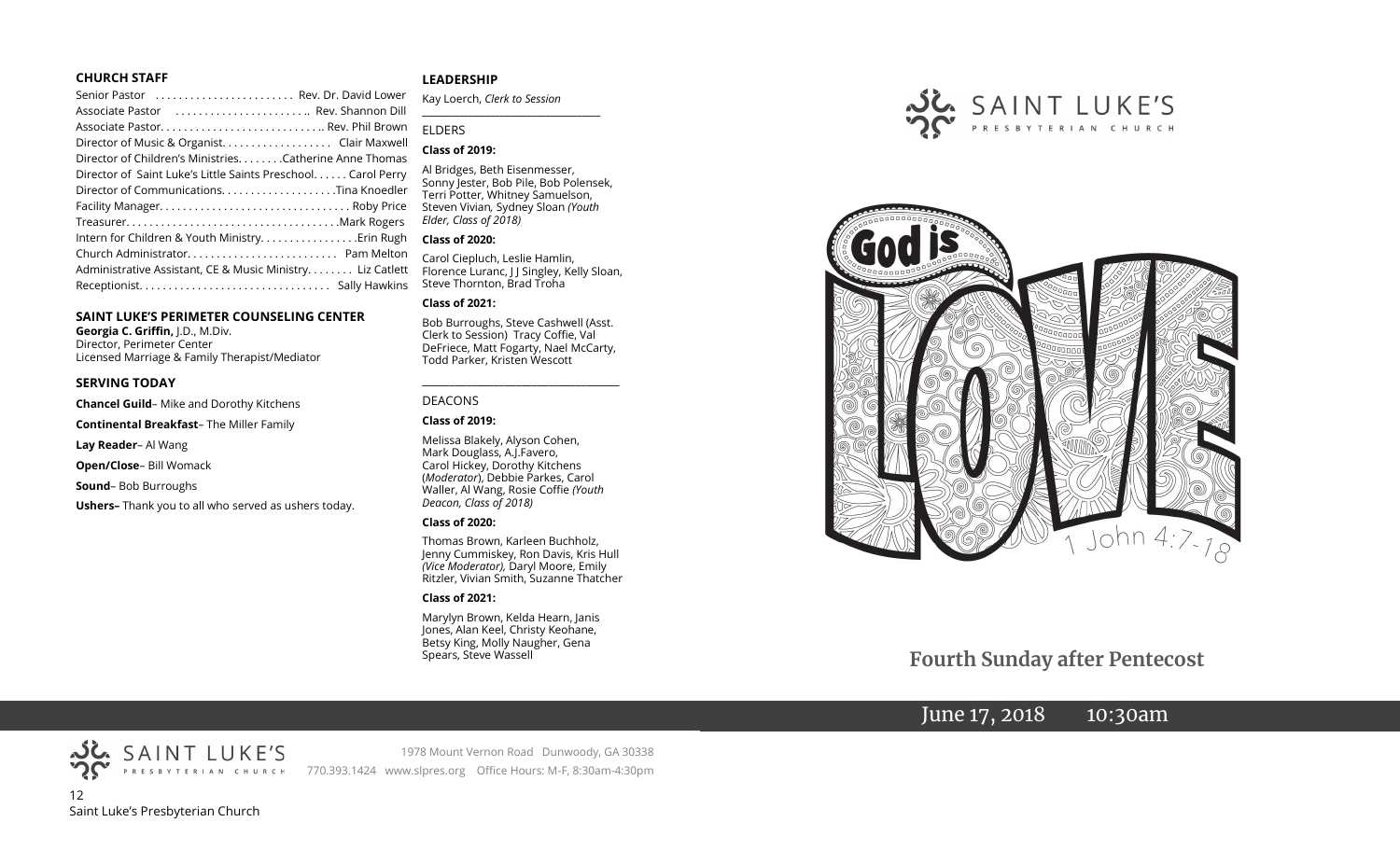

1978 Mount Vernon Road • Dunwoody, Georgia 30338 770.393.1424 • www.slpres.org

#### **June 17, 2018**

Fourth Sunday after Pentecost

#### **Liturgical Color:** Green

*Liturgical colors can orient us to the season of the church year and help to engage the sense of sight in worship. Green denotes Ordinary Time; time which is not marked by a specific festival or season.*

#### **SUNDAY SCHEDULE**

8:30am Chapel Communion Service 9:30am Sunday School 10:30am Sanctuary Worship Service

*Nursery available at all services and Sunday School.* 

#### MISSION

Responding to God's call and empowered by the Holy Spirit, we invite all to join us in knowing, serving, and sharing Jesus Christ here and around the world.

VISION

To be a beacon of faith, hope, and love– every member an active disciple in Christ's ministry.

#### **WELCOME, GUESTS!**

We are delighted you are worshipping with us.

**DURING** the Welcome, please print the requested information on the Friendship Pad and pass the Friendship Pad down the pew.

**AFTER** the worship service, please join us outside the Sanctuary where our Pastors or a church officer will be available to answer questions and provide you with a loaf of freshly-baked bread.

**FOR MORE** information about our programs, ministries or membership, please contact one of our Pastors at 770.393.1424, or visit our website: slpres.org.

#### **THAT ALL MAY WORSHIP**

**ASSISTIVE** A hearing loop is  $\mathcal{D}_{\mathrm{r}}$ accessible by switching hearing aids to T-coil. Also, large print hymnals and back cushions are available. Please contact an usher for further assistance.

#### **CHILDREN** are a precious part of

our church family, and we welcome them in worship. Worship notebooks and tactile activities are available on the back ledges of the sanctuary for preschool and elementary ages. Each week, children are invited to walk up for an age-appropriate message during "Tell Us Our Story." After that time, they may remain in worship, go to Faithful Friends (K-2nd) or go to child care (PreK and younger).

#### **A NOTE FROM CAROLINE HURST** -- Hello!

After attending Mountain TOP for 6 years with Saint Luke's youth mission trip, I now have the privilege to be on summer staff as a ministry coordinator. I am so looking forward to spending the summer at my favorite place and serving people throughout the Cumberland Plateau. I am looking for your support prayerfully, emotionally, and financially as I prepare for a summer on the mountain serving the Lord. Thank you!

https://mountain-[top.networkforgood.com/](https://mountain-top.networkforgood.com/projects/51741-caroline-hurst-s-fundraiser) [projects/51741](https://mountain-top.networkforgood.com/projects/51741-caroline-hurst-s-fundraiser)-caroline-hurst-s-fundraiser

#### **EXCITING NEWS! BEHIND THE SCENES ACTION TAKING PLACE** — The Saint Luke's

staff has been undergoing training to learn about a new church data management system. This summer Saint Luke's will begin the conversion process to REALM. Check out the features of Realm if you are interested, https://www.acstechnologies.com/products/ realm. It is important for you to know that this is occurring behind the scenes. Please note, that now through early fall, you will begin to see Realm conversion updates in Highlights and in the Sunday bulletin. Some may require action on your part. We will keep you apprised to ensure a smooth transition and of course, will assist with anything needed.

The current Church Life App is still available for your use but any recent changes (since May 31) may not be visible. In the short term, any recurring gifts and associated set up information will remain the same and be processed as usual.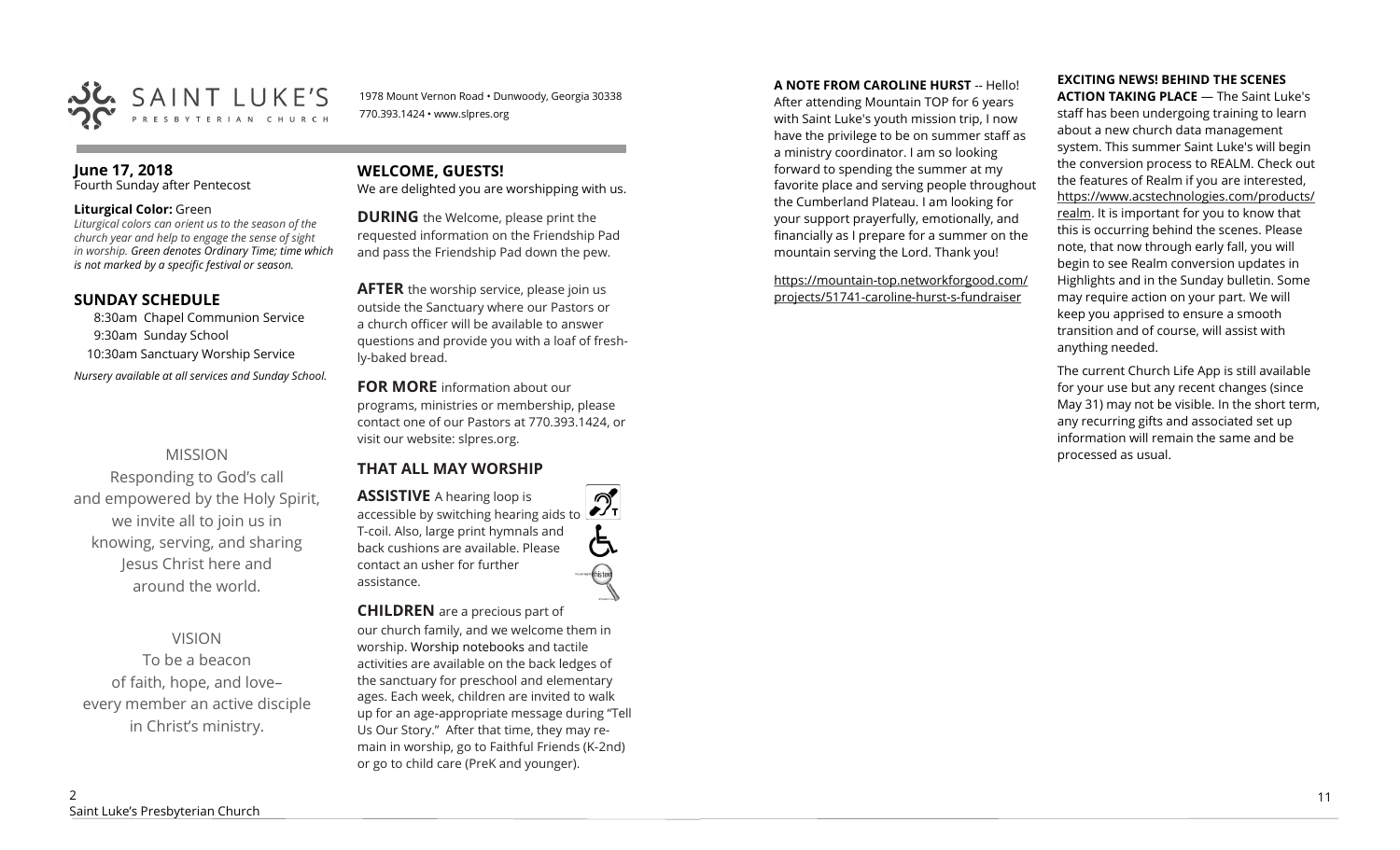# YOUTH MINISTRY

**Phil Brown philbrown@slpres.org / 770.393.1424 ext. 238**   $\_$  ,  $\_$  ,  $\_$  ,  $\_$  ,  $\_$  ,  $\_$  ,  $\_$  ,  $\_$  ,  $\_$  ,  $\_$  ,  $\_$  ,  $\_$  ,  $\_$  ,  $\_$  ,  $\_$  ,  $\_$  ,  $\_$  ,  $\_$  ,  $\_$  ,  $\_$  ,  $\_$  ,  $\_$  ,  $\_$  ,  $\_$  ,  $\_$  ,  $\_$  ,  $\_$  ,  $\_$  ,  $\_$  ,  $\_$  ,  $\_$  ,  $\_$  ,  $\_$  ,  $\_$  ,  $\_$  ,  $\_$  ,  $\_$  ,

#### **HERE'S WHAT'S COMING UP IN YOUTH MINISTRY:**

#### **SUNDAY SCHOOL**

Next meeting dates for Sunday school are August 5 and August 12.

#### **SHIPWRECKED VBS**

We have been knee-deep in the sand of Shipwrecked Island. Thank you to all our youth who helped this week. We could not have done it without you!

#### **NEW BABY NORA!**

You may have heard by now that Katherine Robeson (youth advisor extraordinaire) has a new baby! They would appreciate some meals. The family likes all foods and are not picky at all. Supplying meals is a very big help as the Robesons start this new adventure with Nora. Please see below website to sign up for a meal. Call Emily Ritzler with any questions about a meal at 404-234-4069.

To access Katherine Robeson's CareCalendar site, visit [https://www.carecalendar.org/](https://www.carecalendar.org/logon/271511) [logon/271511](https://www.carecalendar.org/logon/271511) and enter the following information in the appropriate spaces: Calendar ID : 271511 and Security code : 8728

#### **HELP TO GET READY FOR MOUNTAIN TOP**

If you have any time next week to help us get ready for Mountain Top please let me know. Even an hour here or there can help. Text Phil: 970-215-9041

#### **ADULTS TO MONTREAT**

We still could use a couple more adults to come along with us to Montreat. Please call or text Phil if you can help out. Even if you want to come up for a few days that would be helpful too.

# MUSIC MINISTRY

**Clair Maxwell clairmaxwell@slpres.org / 770.393.1424 ext. 227**   $\_$  , and the set of the set of the set of the set of the set of the set of the set of the set of the set of the set of the set of the set of the set of the set of the set of the set of the set of the set of the set of th

#### **SUMMER MUSIC**

Musicians are needed for our summer services at both 8:30 and 10:30 worship. Dates this year are through August 12. Soloists, instrumentalists and small groups are welcome. Contact Clair about Sundays when you could share your gifts.

To say that God is Love is to claim God's power over and above fear. In true love, strength and power come from unbridled joy for one another rather than fear of someone else.

#### **Gathering Prayer**

**Prelude** What Wondrous Love Is This *arr. Bill Wolaver*

**Chiming of the Hour**

#### **Welcome and Announcements**

*If you are new to Saint Luke's today, welcome, we are so glad you are here! We have a gift of fresh bread we would love to give to you as a token of our gratitude. Please introduce yourself after worship to receive your welcome gift.*

*Please take the time now to fill out the Friendship Pads situated at the end of each pew. Write down your names and pass the pad down the pew, so that you may greet your pew neighbors by name and that we may know you are here.*

#### **Call to Worship\*** 1 John 4:7.19

Leader: Beloved, let us love one another. **People: We love because God first loved us.**

**Hymn #286\*** Breathe on Me, Breath of God

# **Call to Confession\***

Leader: The Lord be with you. **People: And also with you.** Leader: Let us pray.

#### **Prayer of Confession\***

#### **Almighty God,**

**you love us, but we have not always loved you.**

**You call, but we have not listened.**

**We walk away from neighbors in need, wrapped in our own concerns.**

**We condone evil, prejudice, warfare and greed.**

**Help us to admit our sin, so that as you come to us in mercy,**

**we may repent and turn to you and receive forgiveness,**

**through Jesus Christ our redeemer.** 

**Hear now the silent prayers on our hearts**...(*Silence is kept for personal reflection.)*

Leader: Lord, in your mercy. **People: Hear our prayer. Amen.**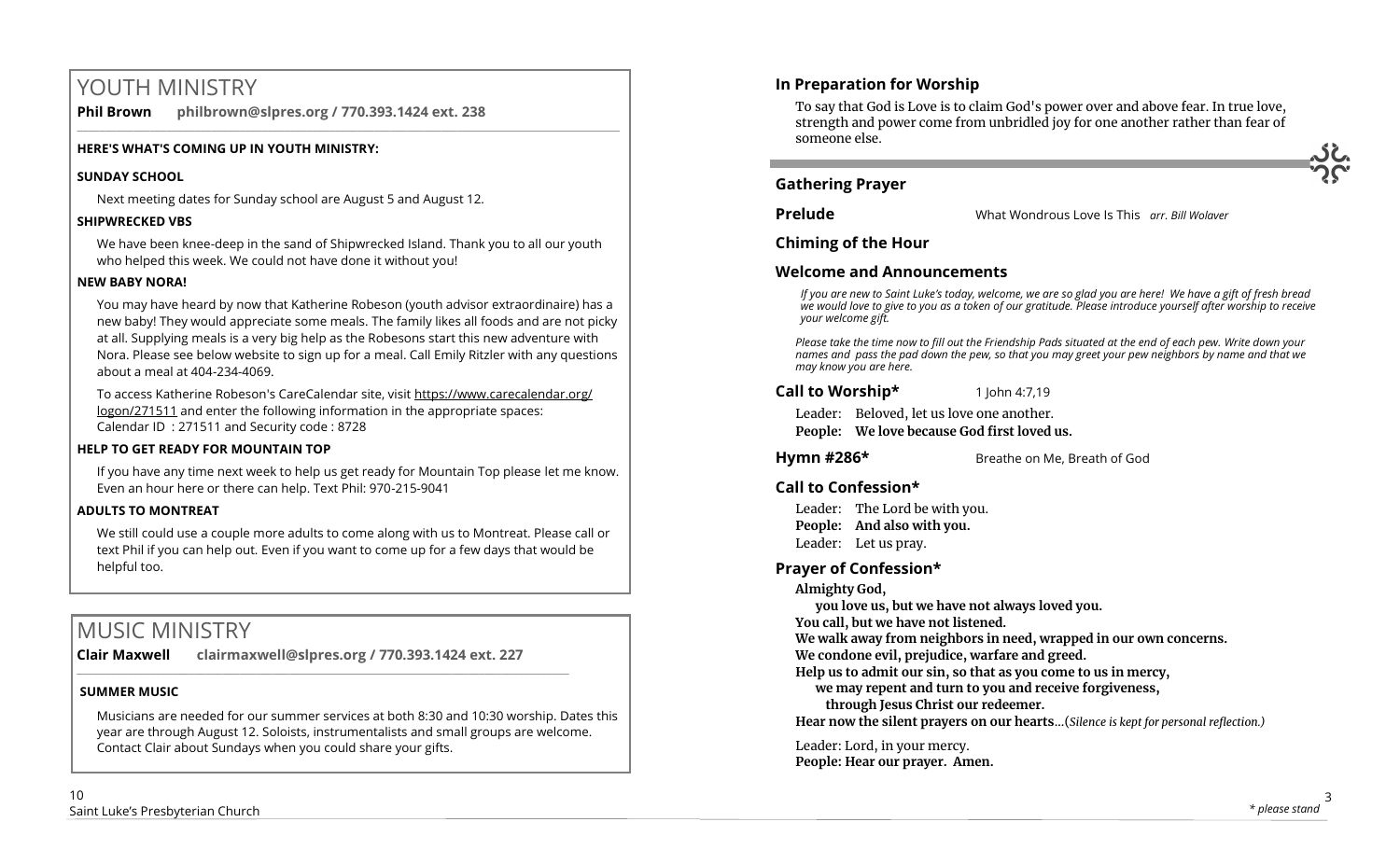#### **Assurance of Forgiveness\***



#### **Passing the Peace of Christ\***

Leader: May the peace of Christ be with you. **People: And also with you.** 

#### **Prayer for Illumination All Wang All Wang All Wang All Wang**

| <b>Scripture Readings</b>                                                                                                                                                                                                                                      | John 15:9-11 and 1 John 4:7a:16b-18a<br>pages 103 and 226-227 of the New Testament |                                        |
|----------------------------------------------------------------------------------------------------------------------------------------------------------------------------------------------------------------------------------------------------------------|------------------------------------------------------------------------------------|----------------------------------------|
| <b>Tell Us Our Story</b>                                                                                                                                                                                                                                       |                                                                                    | Erin Rugh                              |
| After Tell Us Our Story, parents may walk children 3 and younger to their classrooms in Sheppard Hall.<br>Pre-K, 1st and 2nd graders may go to childcare or remain in worship. The Faithful Friends movie will<br>return next Sunday.                          |                                                                                    |                                        |
| Duet                                                                                                                                                                                                                                                           | More Love to Thee, O Christ Camille Saint-Saëns                                    | Thomas McKean and Ron Valdes, Soloists |
| Sermon                                                                                                                                                                                                                                                         | "God is…Love?"                                                                     | Phil Brown                             |
| Hymn #366 $*$                                                                                                                                                                                                                                                  | Love Divine, All Loves Excelling                                                   |                                        |
| Affirmation of Faith*                                                                                                                                                                                                                                          | Apostles' Creed                                                                    |                                        |
| I believe in God, the Father Almighty,<br>Maker of heaven and earth,<br>and in Jesus Christ, His only Son, our Lord;<br>who was conceived by the Holy Ghost,<br>born of the Virgin Mary,<br>suffered under Pontius Pilate;<br>was crucified, dead, and buried; |                                                                                    |                                        |

# S P L A S H ! CHILDREN'S MINISTRIES

**Catherine Anne Thomas cathomas@slpres.org / 770.393.1424 ext. 228 \_\_\_\_\_\_\_\_\_\_\_\_\_\_\_\_\_\_\_\_\_\_\_\_\_\_\_\_\_\_\_\_\_\_\_\_\_\_\_\_\_\_\_\_\_\_\_\_\_\_\_\_\_\_\_\_\_\_\_\_\_\_\_\_\_\_\_\_\_\_\_\_\_\_\_\_\_\_\_\_\_\_\_\_\_\_\_\_\_\_\_\_\_\_\_\_\_\_\_\_\_\_\_\_\_\_** 

#### **SUMMER SUNDAYS FOR CHILDREN, 9:30AM-10:15AM FOR BOTH GROUPS**

Ages 3 through Kindergarten will meet in Room 120 on August 5 and August 12 for a series entitled, "God Helps Me"!

1st grade through 5th grade will prepare for "Are you Smarter than a 5th Grader?" with our House to House Adult Education Class. This group will meet in The Dock on August 5. On August 12 the children will take on the parents in a competition showdown. You will not want to miss this.

#### **SHIPWRECKED VBS CELEBRATES RESCUE!**

The castaways and crew from our 2018 Vacation Bible School have experienced loneliness, worry, struggle, and powerlessness – but we learned that God's love stays with us even in really hard times. Through stories, skits, movies, games, songs, snacks, science, God sightings – and so much more – we managed to patch the holes in our sails and return "home" with new friends and renewed faith.

Our church-based castaways learned about urban agriculture in Haiti, and how planting seeds can give hungry families food security. That's why we raised enough money to feed 13 families of four FOR A WHOLE YEAR! We also decorated cloth bags for the people of Guatemala, which will be delivered by our own AIR missionaries and prepared kindness rocks for the kids at Mountain T.O.P. to be delivered next week by our youth.

Our kids in  $4<sup>th</sup>$  and  $5<sup>th</sup>$  grade were on a mission across the mainland to show God's love to others! After learning about children with a wide range of special needs, they created activities and play therapy items for the campers at Beyond Play, an incredible play therapy group based at Saint Luke's. Next, our  $4<sup>th</sup>$  and  $5<sup>th</sup>$  graders harvested 200 pounds of plums at Concrete Jungle! This fresh fruit was divided between two local food ministries.

We are profoundly grateful for each volunteer who helped keep our castaways on course. We welcomed 120 kids at the church and 22 more in the outreach bus. It took 125 volunteers – both youth and adult – to make our Shipwreck absolutely epic. Countless others donated snack items, gift cards, volunteer food, scenery supplies and errandrunning. And even though our ship was "doomed", we give a heartfelt salute to Anna Ferretti, Stephanie McGoldrick, Lindsay Moss, Cheryl Wellford, and their amazing families for the time and love they have invested in our 2018 VBS since February. They have juggled swim team, voice lessons, vacations, camps, birthday parties, and doctor visits (including Urgent Care and ER!) with making this incredible ministry so memorable.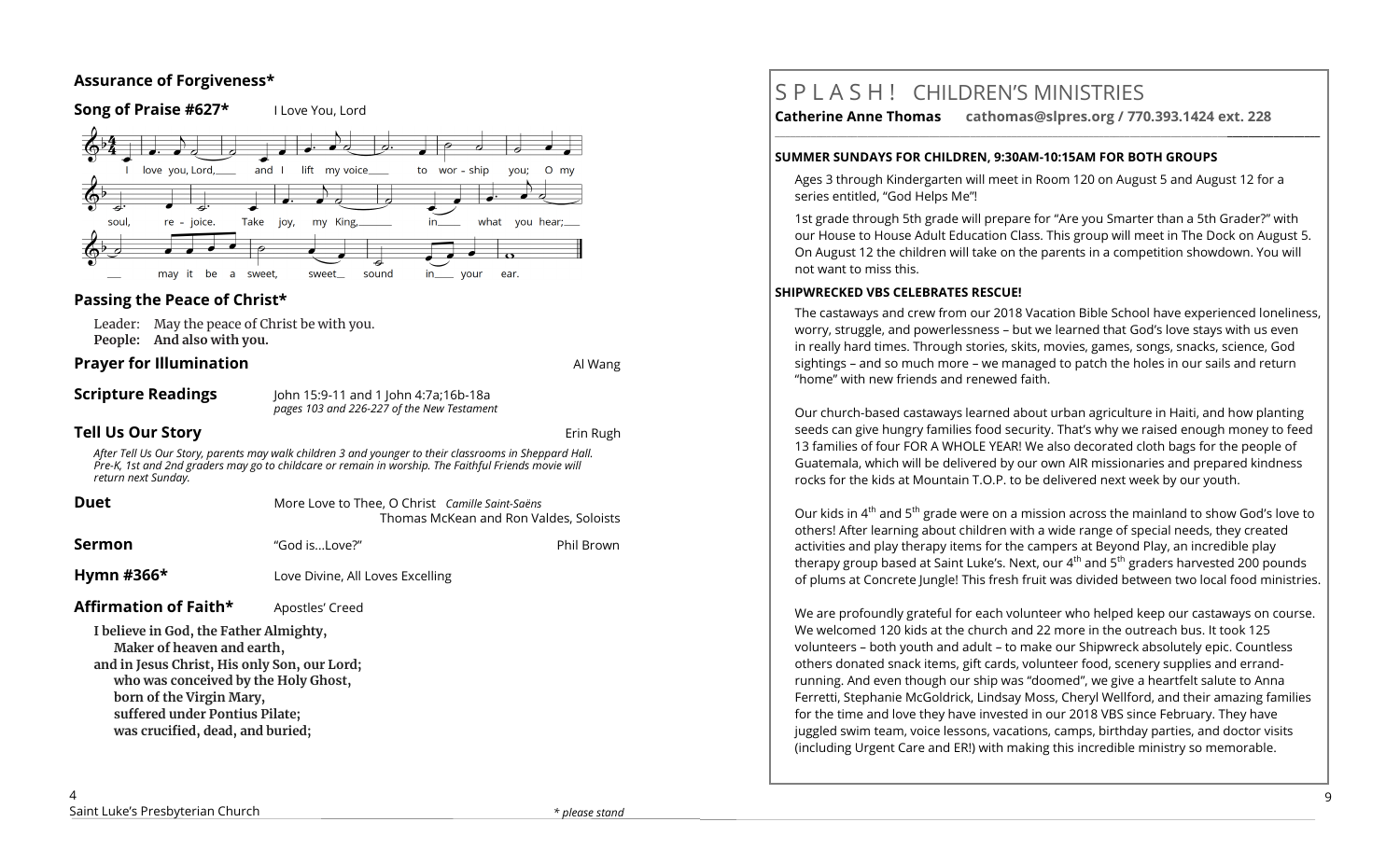# ADULT MINISTRY

**Shannon Dill shannondill@slpres.org / 770.393.1424 ext. 229** 

#### **ADULT SUNDAY SCHOOL**

Individual classes have begun. Please see the website for a full description of each class. (http://slpres.org/program-ministries/adult-ministry/sunday-school)

 $\_$  ,  $\_$  ,  $\_$  ,  $\_$  ,  $\_$  ,  $\_$  ,  $\_$  ,  $\_$  ,  $\_$  ,  $\_$  ,  $\_$  ,  $\_$  ,  $\_$  ,  $\_$  ,  $\_$  ,  $\_$  ,  $\_$  ,  $\_$  ,  $\_$ 

Faith Foundations: Room 232 House to House: Room 203 Seasons of the Spirit: Room 231/233 Soul Food: Room 234/236

#### Summer schedule for each adult education class is noted below:

Faith Foundations meets all summer. House to House will be off June 17 through July 29. Resumes on August 5. Seasons of the Spirit will meet all summer. Soul Food will meet in June and July, but will take off August. Resumes August 26.

#### **FRIDAY MORNING MEN'S BIBLE STUDY**

Fellowship and Bible study every Friday from 6:40-8am in the Parlor with Dan Joyce.

#### **BIBLE STUDY: "WAYFARERS"**

Come join David, Shannon or Phil as this week's preacher leads a study of the scripture for the upcoming Sunday's worship. Meet on Wednesdays at 10am in the church library. Please note that Wayfarers will NOT meet on the four Wednesdays in July. The group will resume on Wednesday, August 1.

#### **SUMMERTIME BREAK**

Please note that our Faith and Parenting Group, as well as, our Tavern Talks Group will take a small summertime break during the months of June and July. Many folks are traveling or just enjoying some less regularly scheduled time. Notices will be in Highlights and the Sunday bulletin when we resume in August!

**he descended into hell; the third day he rose again from the dead; he ascended into heaven, and sitteth on the right hand of God the Father Almighty; from thence he shall come to judge the quick and the dead. I believe in the Holy Ghost; the holy catholic Church; the communion of saints; the forgiveness of sins; the resurrection of the body; and the life everlasting. Amen.**

#### **Prayers of the People**

#### **The Lord's Prayer**

**Our Father, who art in heaven, hallowed be thy Name, thy kingdom come, thy will be done, on earth as it is in heaven. Give us this day our daily bread; and forgive us our debts, as we forgive our debtors; and lead us not into temptation, but deliver us from evil. For thine is the kingdom, and the power, and the glory, forever. Amen.**

## **Moment to Envision the Possibilities Dave McKenney**

## **Offering Invitation**

*Giving is a tangible sign of worship. If you give electronically, there is a blue, laminated, electronic giving card in the pew rack to place in the offering plate as it is passed.*

## **Offertory**